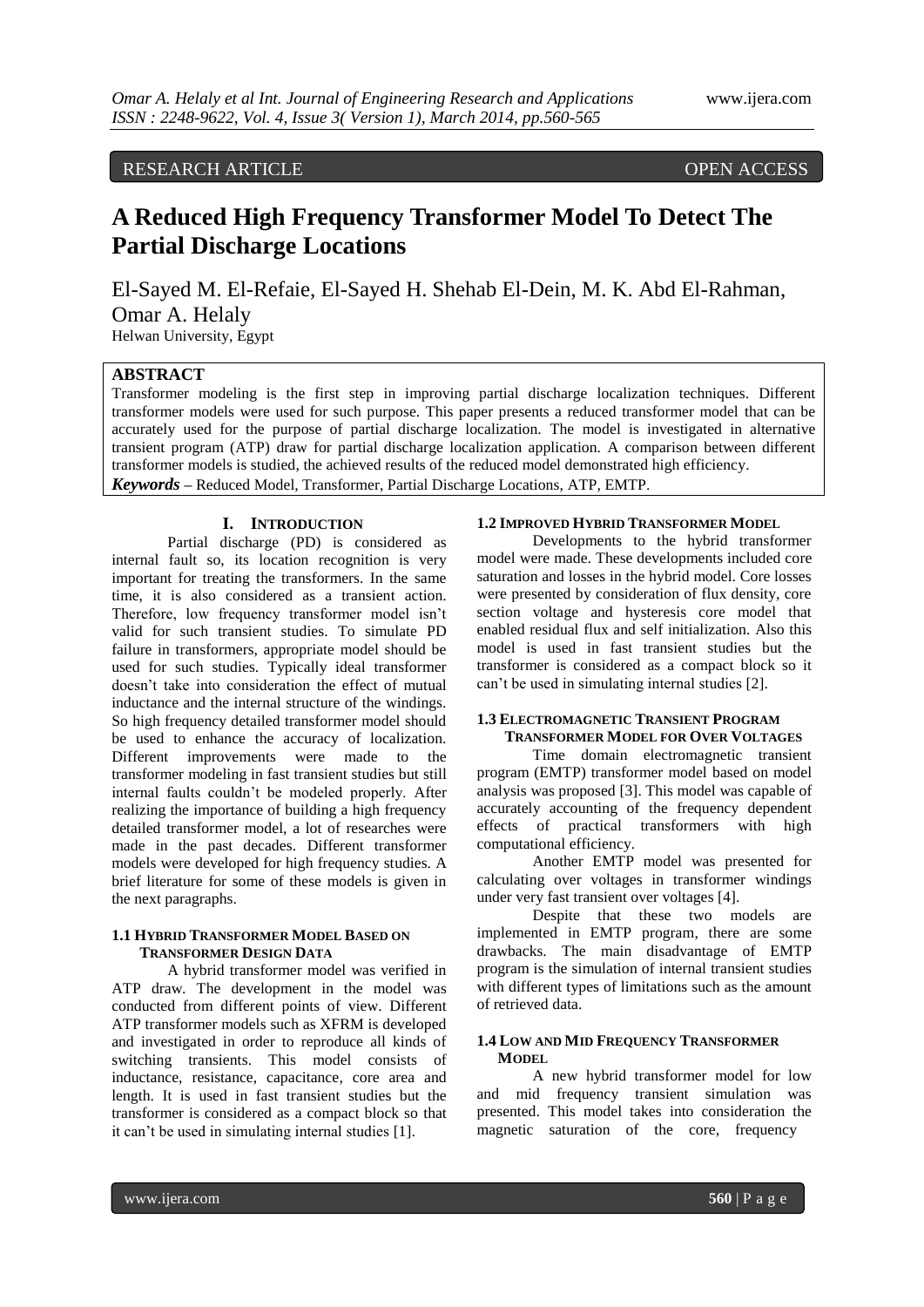dependency, capacitive coupling, topologically correctness of core and coil structure. Its application was mainly at low and mid frequency behavior such as excitation, inrush, switching transients and ferro resonance. This model isn't used in high frequency studies [5].

## **1.5 INTERNAL FAULT TRANSFORMER MODEL**

This model was built as an accurate model for simulation of internal faults in transformers [6]. The transformer model was developed in ATP draw. It was based on two different sources of information, test report data and design information. Test report data includes short circuit impedance, total losses and power value. Design information includes inductance, resistance, capacitance, core area and length. This kind of modeling is used for the partial discharge recognition mission not for the protection studies purpose.

## **1.6 TRANSFORMER MODEL INCLUDING PARTIAL DISCHARGE MECHANISMS**

Simulation of PD mechanism within a transformer model was investigated by using some software such as EMTP [7[. EMTP was used as a tool to show PD mechanisms. The partial discharge mechanism is discussed and simulated. The main problem was the accurate modeling of PD in localization studies [7].

## **1.7 HYBRID TRANSFORMER MODEL BASED ON LUMPED PARAMETERS**

A hybrid transformer model was introduced to simulate the transformer winding transient process. Calculations of the hybrid transient model parameters were based on the lumped parameters of the equivalent transformer model and electromagnetic rules. Simulation was validated on an interleaved winding 25 MVA, 66 kV. PD location can be determined with maximum two discs error [8].

With this model, there is no need for calculating the winding parameters as they are already known and should be implemented directly in the appropriate software.

## **1.8 DETAILED TRANSFORMER MODEL FOR THE PURPOSE OF TRANSIENT STUDIES**

High frequency transformer model was presented for transient modeling. This technique was applied on various winding types in power

transformer such as foil winding and double layer winding. This model is implemented in mathematical laboratory (MATLAB) and valid to MHZ range [9].

High frequency transformer model was developed using finite element method. The model is established from construction information and the approach implements frequency dependent phenomena on a physical basis. Eddy current effects are represented accurately even with a relatively coarse mesh by using a frequency dependent complex permeability representation for the core and windings. The model can be employed in EMTP like programs for a variety of applications, such as analysis for internal and terminal stresses and transformer network interaction [10]. This model is used in this paper as a detailed transformer model.

#### **1.9 REDUCED TRANSFORMER MODEL FOR THE PURPOSE OF TRANSIENT STUDIES**

Other models were presented in reduced forms. It is sophisticate to use detailed transformer model in EMTP/ATP draw due to its significant size. A reduced transformer model was presented and compared with IEEE model. The main idea of this model is the elimination of non dominant Eigen values of the system. This reduced model is disadvantaged by the high divergence in the values of the current wave response from the detailed model values [11].

Also a reduced transformer model is constructed for system studies from lumped parameters models [12].

In this paper a new reduced transformer model is presented for the purpose of partial discharge localization transient studies. First, detailed transformer model is simulated in ATP draw and different PD pulses are injected. Second step is reducing this model and capturing the current responses of the transformer windings. Then these current responses are compared with the current response in the case of detailed transformer model in the transient study. Also the efficiency of the reduced model is demonstrated and compared with the detailed model ones.

## **II. TRANSFORMER MODELING**

Typically ATP Draw is used in fast transient's studies such as PD. The detailed model is presented in ATP draw as shown in figure (1).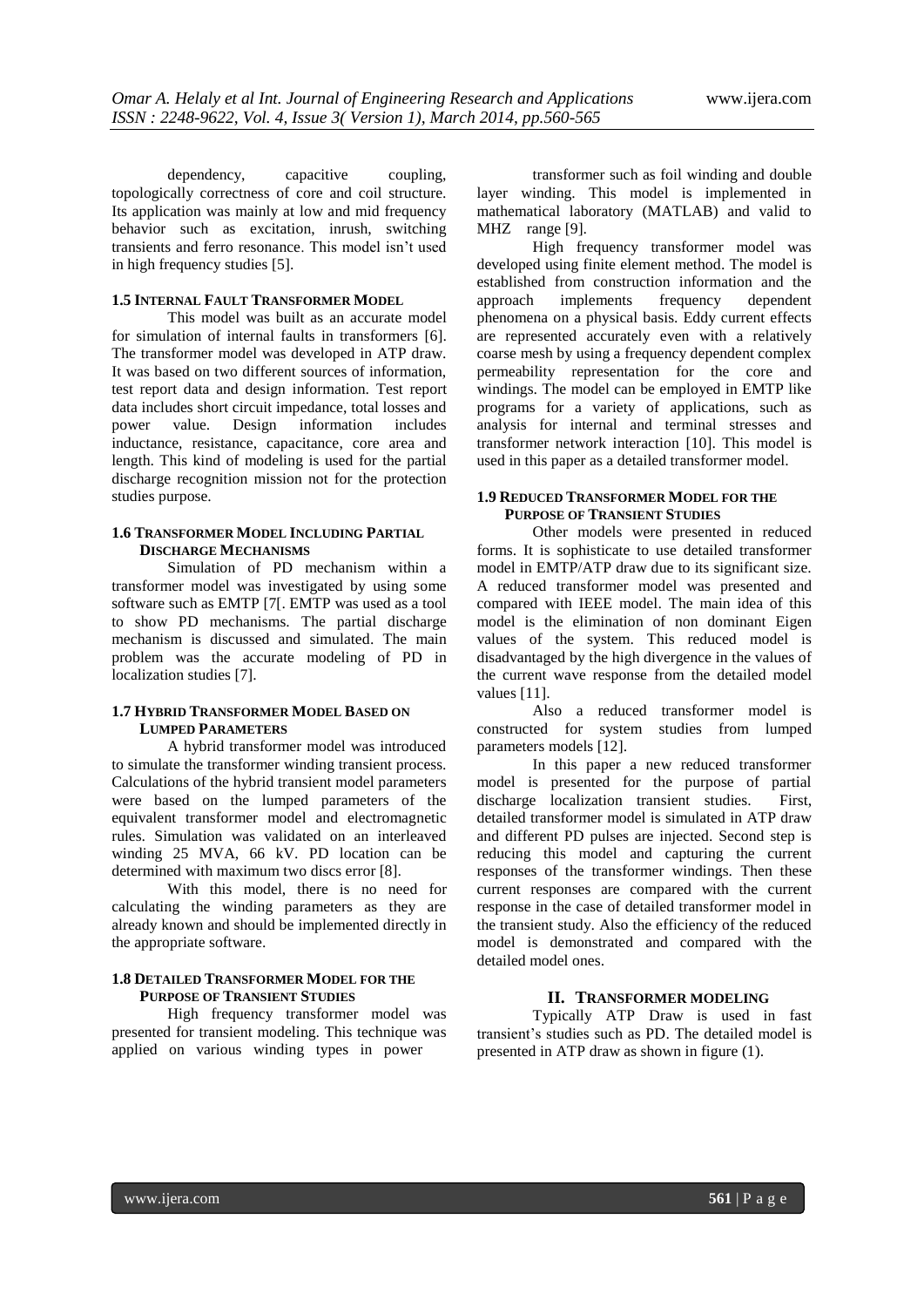

Fig.1. Detailed Transformer model in ATP Draw

Then the reduced model is formed from the detailed model as shown in figure (2). This reduced model neglects the effect of mutual inductance, mutual capacitance, ground capacitance and core resistance. But the main mutual inductance between the primary and secondary sides of the transformer is taken into consideration.



Fig.2. Reduced transformer modeled in ATP Draw

## **III. COMPARISON BETWEEN DETAILED MODEL AND REDUCED MODEL CURRENT RESPONSES**

To validate the reduced transformer model, comparison must be made. The current response is chosen as a comparison criterion between the detailed model and the reduced model. Different PD pulses are injected in the detailed model and the reduced model in the same location and the current response is studied.

## **IV. CASE STUDY**

**TRANSFORMER SPECIFICATION** A cast resin dry transformer 10 MVA, 22/3.3 kV is used for testing. The high voltage (HV) winding includes 6 discs and the low voltage (LV) winding includes 32 layers. During the modeling mission, the LV coil is considered as one part because typically PD doesn't occur in LV winding. The detailed transformer is modeled in ATP draw as shown in figure (1). The reduced transformer is

modeled in ATP draw as shown in figure (2).

#### **V. RESULTS DISCUSSION**

A PD pulse of 2 amperes peak value is injected in the second disc of both models and the current responses are compared. The current response of the detailed transformer model is shown in figure (3). The magnified current response of the detailed model is shown in figure (4) and the current response of the reduced model is shown in figure (5).

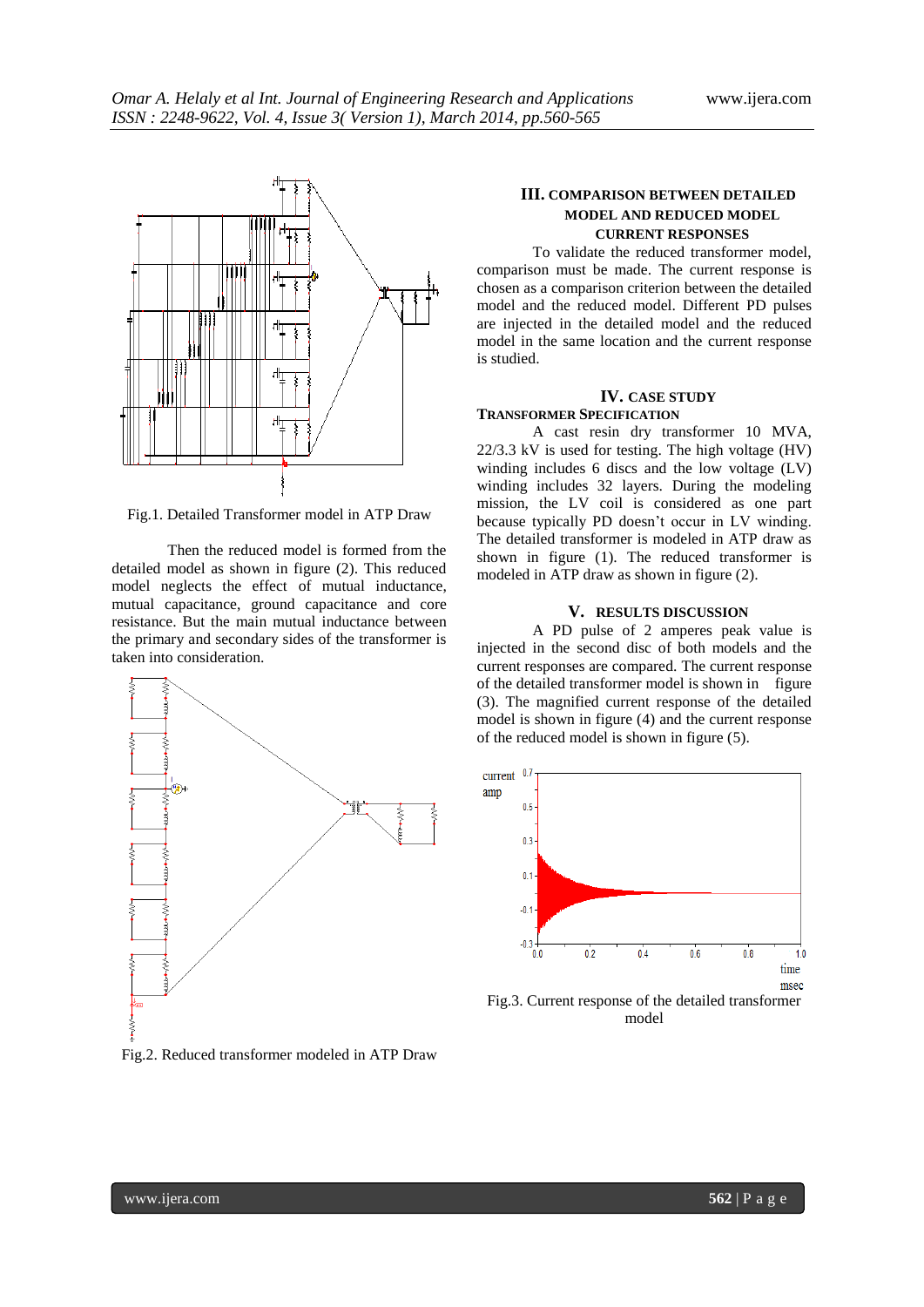

Fig.4. Magnified current response of the detailed transformer model



Fig.5. Current response of the reduced transformer model

It is recognized from these two figures that the current responses are very similar. Also we still can extract various features from the current finger print that are useful for the purpose of PD locations detection.

## **VI. BACK PROPAGATION NEURAL NETWORK ACCORDING TO**

**LEVENBERG MARQUARDT ALGORITHM**

Different features are extracted from these waveforms. The extracted features are used for the purpose of neural network training. The differentiating feature extracted in the case of detailed transformer model and in the case of reduced transformer model has the same value. The neural network training module used in this paper is back propagation neural network according to Levenberg Marquardt algorithm as shown in figure (6). Typically the efficiency of this type of neural network is evaluated by the mean square error and regression between the network output values and the required target.



Fig.6. Neural network training module

## **VII. PD LOCATIONS DETECTION EFFICIENCY IN THE REDUCED TRANSFORMER MODEL**

The neural network reaches 24 iterations and the mean square error becomes minimum and the training function stops as shown in figure (7).



Fig.7. Neural network performance evaluation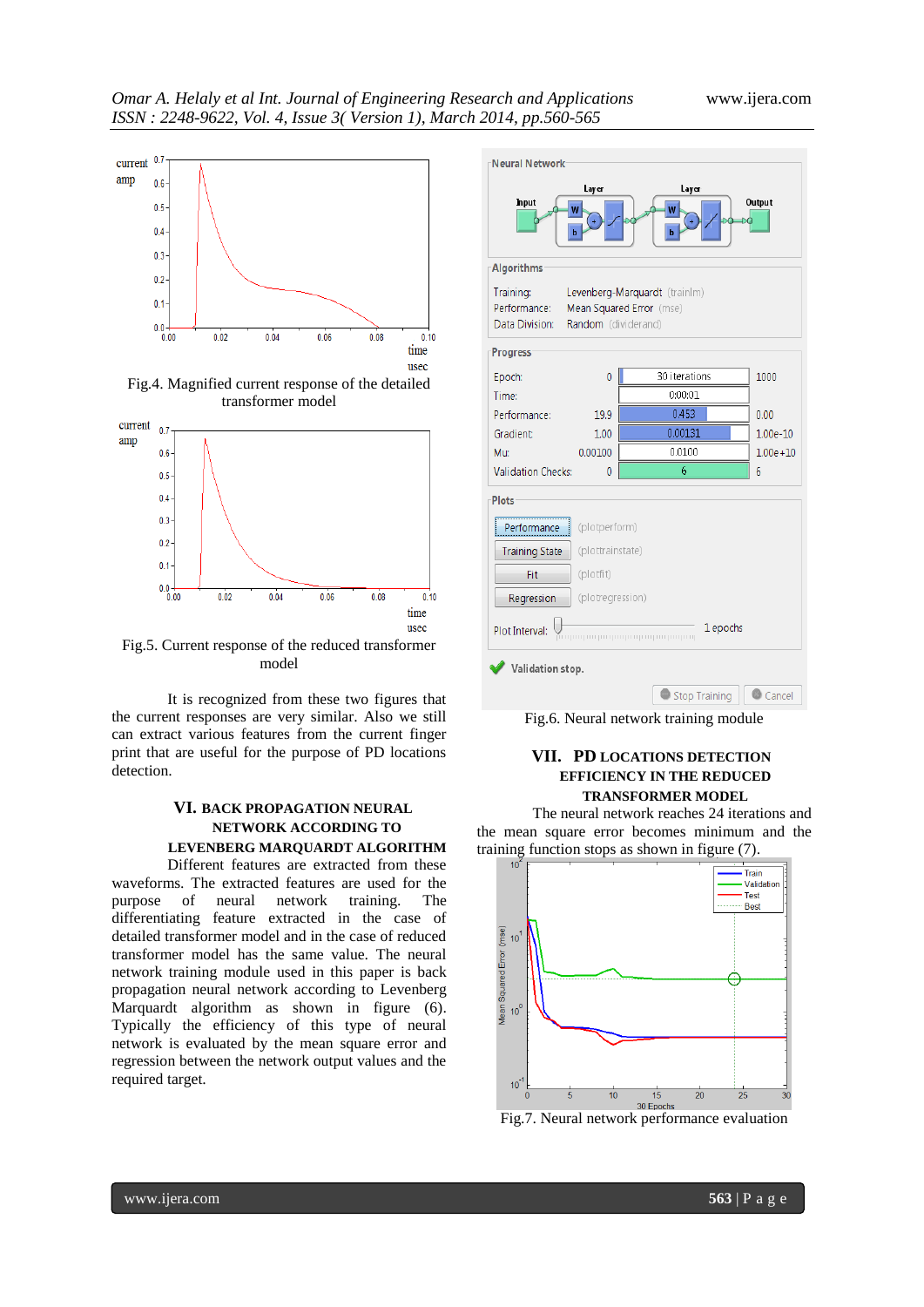The mean square error and the regression between the network input and network output in the case of training and validating and testing processes are illustrated in next table.

|            | Mean Square | Regression |
|------------|-------------|------------|
|            | Error       |            |
| Training   | 0.453       | 91.9%      |
| Validation | 2.79        | 78.2%      |
| Testing    | 0.446       | 94%        |

The fitting function of the neural network process is shown in figure (8).



Fig.8. Neural network fitting function

The regression of the network in case of training, validating, testing and the integrated processes is shown in figures (9, 10, 11 and 12) respectively. In these figures T was referred to the target output and Y for the calculated output.













Fig.12. Regression of integrated processes

www.ijera.com **564** | P a g e